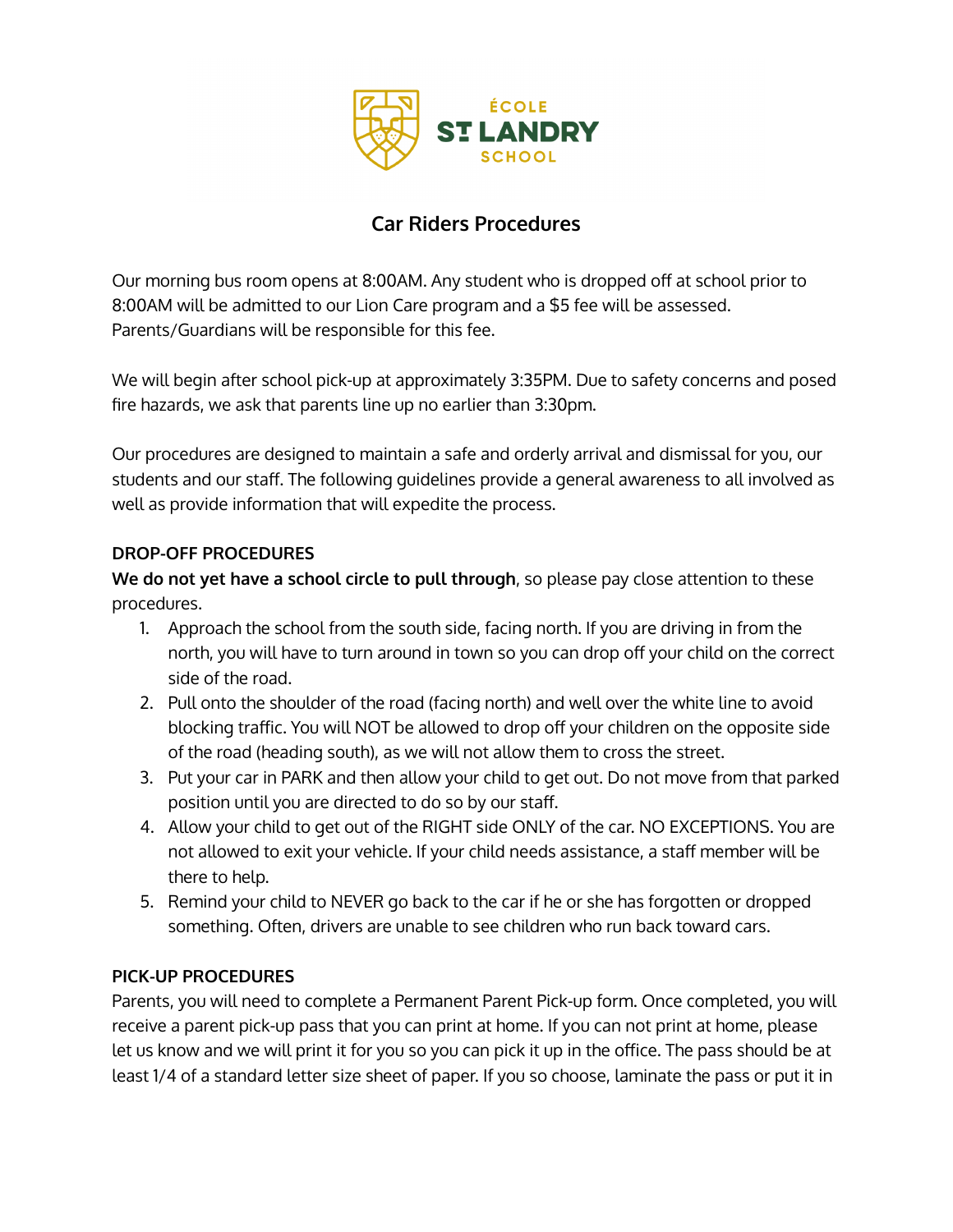

a protective sheet cover. The pass must be hung on your rearview mirror so it is visible for our staff to read.

A staff member will be outside to communicate with your child(ren)'s homeroom teacher for them to be dismissed from class. Please do not leave your vehicle to pick up your children.

- 1. Place parent pick-up pass provided to you on your rearview mirror with the printed side facing out. For security purposes, it is essential that all cars use our official parent pick-up pass. Do not allow people who are not permitted to pick up your child to use or copy the pass. You may want to keep it in your glovebox when not at school.
- 2. Approach the school from the south side, facing north. If you are driving in from the north, you will have to turn around in town so you can drop off your child on the correct side of the road.
- 3. Line up single file (facing north) along the shoulder of Hwy 182 just before the school's driveway. Please be sure to pull over and cross the white line of the highway to not block traffic. The driveway will be blocked by traffic cones. Please do not attempt to enter the driveway. Please do not block any driveways.
- 4. A staff member will direct you to pull forward. When it is your turn, put your car in PARK. We will then allow your child to enter the RIGHT side of your vehicle. If your child needs help buckling up, a staff member will be there to assist. Please do not exit your vehicle.

## **NOTES:**

With proper flow, five to six vehicles will be processed along the side of the highway and the students will be dismissed. Once those vehicles leave, the next round will be parked to continue student dismissal.

Your parent pick-up pass must be displayed. If you do not have a parent pick-up pass, you will be asked to park, enter the office, and show your ID. We'll then call the contact numbers we have in our system for your child. If you or any of your emergency contacts change phone numbers, please let us know so we can keep our system updated.

If you plan on someone else picking up your child, please notify the school in advance IN WRITING via email to [info@ecolestlandry.org.](mailto:info@ecolestlandry.org) If the person is not on your pick-up list, he/she will have to park and come into the office and show ID, as well as a written note or text message from a phone number matching that of the child's primary parent/guardian.